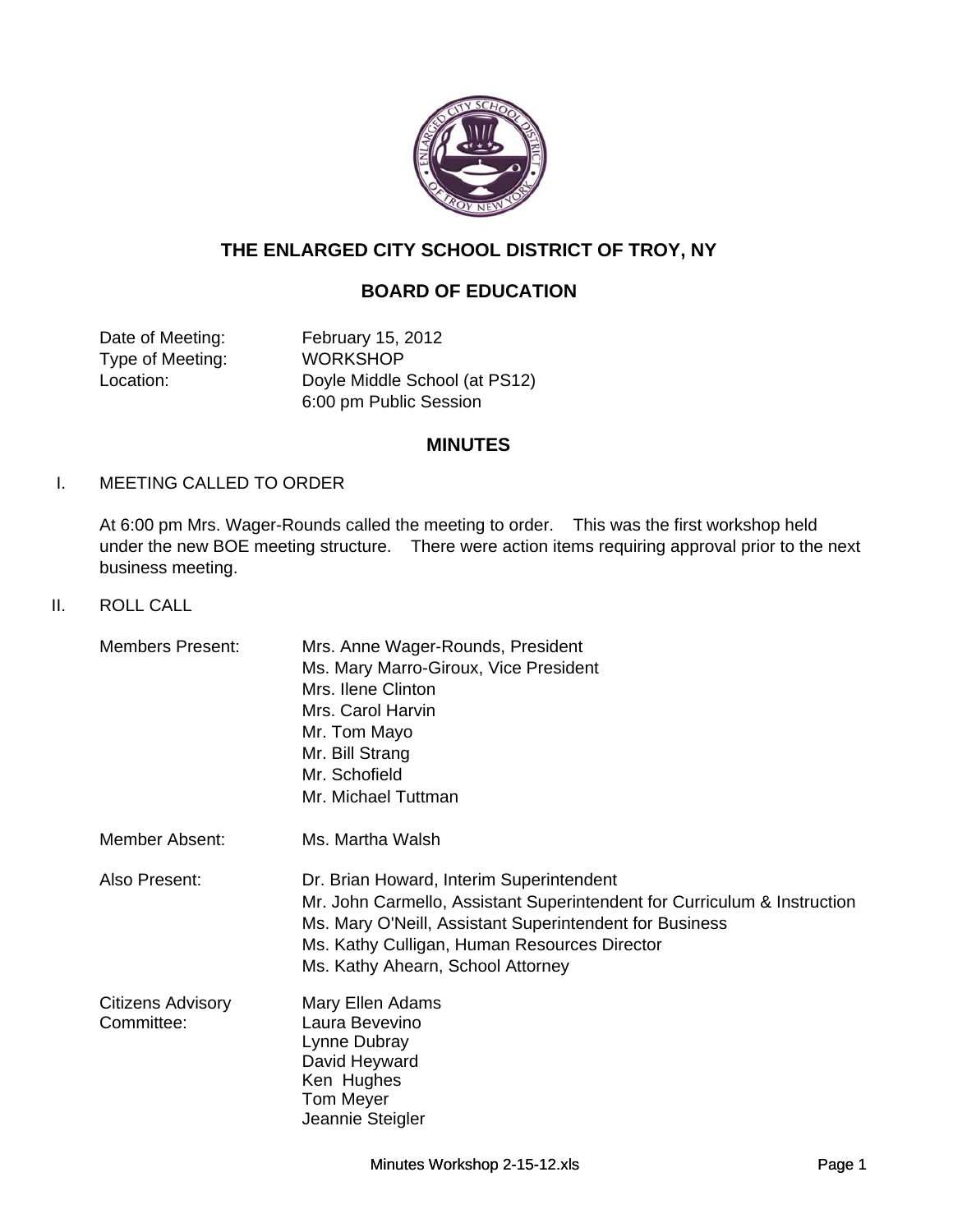### III. STUDENT PRESENTATION

Doyle Middle School students recently competed in Future City competition at HVCC. Jonah Sadowski, Swetha Thiagarajan and Giorgian Borca-Tasciuc presented their model city and noted the benefits of geothermal energy.

### **IV. ACTION ITEMS**

A. SUPERINTENDENT'S RECOMMENDATIONS - PROGRAMS (Reviewed by J. Carmello)

#### **Mrs. Wager-Rounds made a motion to approve Items 1-3 as a Consent Agenda. Second: Mr. Mayo Carried: 8-0**

#### 1. Out of State Conference

BE IT RESOLVED, that the Board of Education, upon the recommendation of the Superintendent, hereby approves an out-of-state conference for Holly Lockrow and Jessica Maloney to attend "Handwriting Without Tears" on March 2, 2012 in Hartford, Connecticut at a cost of \$250 each to be paid from 611 Grant funds.

#### 2. Committee on Special Education Placements

BE IT RESOLVED, that the Committee on Special Education has submitted to the Board of Education the following students having the registration numbers as listed below in classes for students with special needs:

| <b>Transfer Student</b><br><b>Review Transfer Student</b><br>Amendment Agreement No Meeting<br>154955<br>051050<br>379390<br>994112<br>099318<br>987419 |  |
|---------------------------------------------------------------------------------------------------------------------------------------------------------|--|
|                                                                                                                                                         |  |
|                                                                                                                                                         |  |
|                                                                                                                                                         |  |
| 999718 Charter School<br>988392<br>990987                                                                                                               |  |
| 995603<br>994456                                                                                                                                        |  |
| 997829<br>997828<br><b>Annual Review</b>                                                                                                                |  |
| 988632<br>998362<br>1000338 Non-Resident                                                                                                                |  |
| 1000798<br>998947                                                                                                                                       |  |
| <b>Initial Eligibility Determination Meeting</b><br>999413<br>1000843                                                                                   |  |
| 987526 Ineligible<br>1000633<br>1000846                                                                                                                 |  |
| 991535<br>1000806<br>1000867                                                                                                                            |  |
| 1000882<br>997680<br>1000848                                                                                                                            |  |
| 1000737 Charter School<br>1000859                                                                                                                       |  |
| <b>Program Review</b><br><b>Requested Review</b>                                                                                                        |  |
| 992106 Charter School<br>986895                                                                                                                         |  |
| 992794 Charter School<br>989149                                                                                                                         |  |
| 989267 Non-Resident<br>993385                                                                                                                           |  |
| 989771<br>994614 Declassified                                                                                                                           |  |
| 990896<br>994633 Declassified                                                                                                                           |  |
| 992238<br>994956                                                                                                                                        |  |
| 993036<br>995036                                                                                                                                        |  |
| 993943<br>995455 Declassified                                                                                                                           |  |
| 994302<br>995466 Charter School                                                                                                                         |  |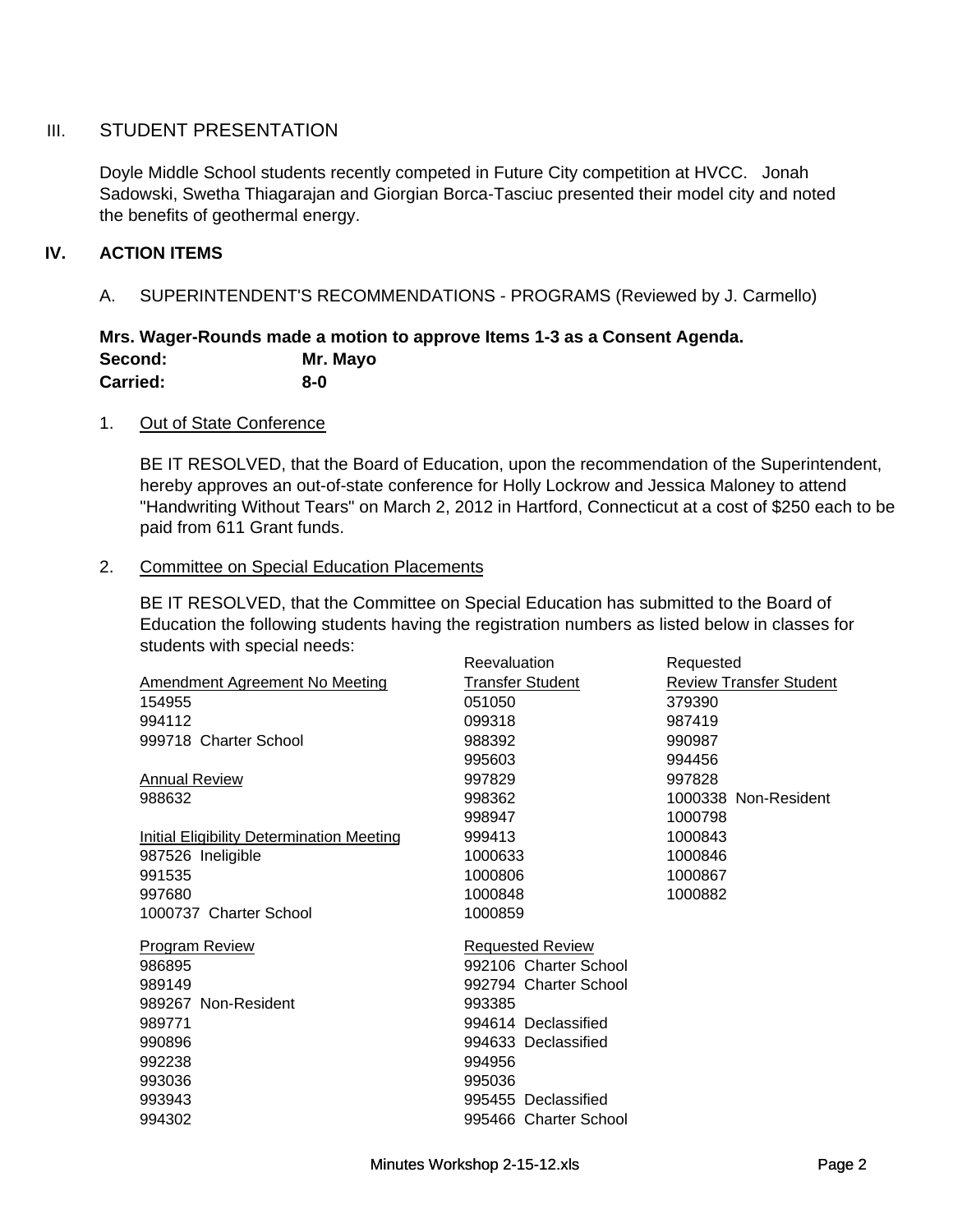| 995565                | 999730 Charter School                 |
|-----------------------|---------------------------------------|
| 995775                |                                       |
| 998124                | Transfer Student-Agreement No Meeting |
| 998402                | 998295 Charter School                 |
| 999828 Charter School |                                       |
| 1000781               |                                       |

#### 3. Committee on Pre-School Special Education Placements

BE IT RESOLVED, that the Committee on Special Education has submitted to the Board of Education the following pre-school students having the registration numbers as listed below in classes for pre-school students with special needs:

| <b>Requested Review</b> | <b>Reevaluation Transfer Student</b>     |
|-------------------------|------------------------------------------|
| 999638                  | 1000820                                  |
| 999762                  |                                          |
| 999779                  | <b>Requested Review Transfer Student</b> |
| 999814                  | 1000870                                  |
| 999830                  |                                          |
| 999853                  |                                          |
| 999918                  |                                          |
| 999981                  |                                          |
| 1000059                 |                                          |
| 1000311                 |                                          |
| 1000671                 |                                          |
|                         |                                          |

# **V. WORKSHOP DISCUSSION**

#### A. BUDGET DEVELOPMENT

#### (1) Universal Free Breakfast

Doug Wolfe reported on results of free breakfast offered to students in month of December. Student participation was high overall but sales did not increase in January when prices resumed. School 16 sales increased by 30% because their menu is different; their students can go to cafeteria for breakfast. Other buildings have breakfast in the classroom. Mr. Wolfe stated that food service is up for bid as required by State Ed; profits are minimal for Chartwells. District has used Chartwells since 2000; and under a different subsidiary since 1980.

#### (2) Financial Reports

Kathy Cietek, Treasurer, reported on January financials. Treasurer's Report - all accounts reconciled. There were 480 warrants in January with a total of \$4.8 approved. General fund - state aid is down due to not maximizing aided categories; excess cost aids also decreased due to submissions not complete. Questar is assisting us in this area. School lunch fund- revenues have increased from this time last year due to slight increase in federal reimbursement rate from last year.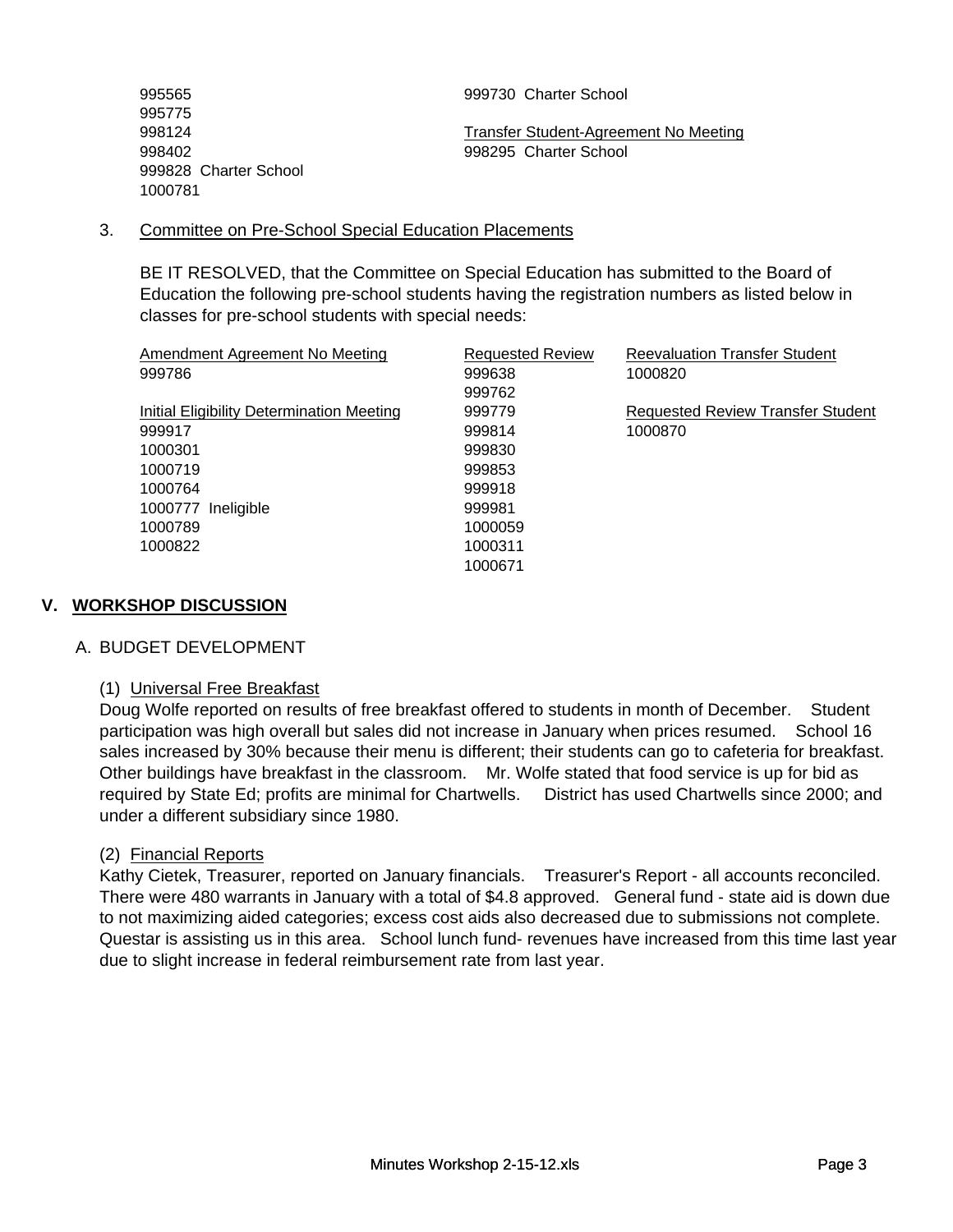# (3) Budget Draft 3

Mary O'Neill, Assistant Superintendent for Business, presented Draft 3 of the 2012-13 Budget. It is a reduction of \$673,428 from Draft 2. Savings in due to 5 anticipated retirements, reduction of 8 FTE, reduction in substitute costs and increase in estimated health insurance costs. There are no changes in revenue; we are still waiting for legislative proposal. Estimated allowable tax levy is calculated at 3.89% but we need to get final interpretations of calculations from the State. District needs to reduce budget by \$2 million to stay under the allowable tax levy.

# (4) Reading Teachers

Dr. Howard explained that District is considering a reduction in reading teachers because Troy has the higher numbers than any other district but we have not met AYP for two consecutive years. After taking a closer look at reading progr*ams* , the most effective model is Response to Intervention (RtI) for best practices. Dr. Howard has met with reading teachers and they are very dedicated. He will compare master schedules. If reading teachers are reduced, then elementary teachers will be added. He recommends a consultant with reading expertise to confirm RtI findings before making any decisions. RtI consultant could cost up to \$12,000 for 96 hours but projected savings would be approximately \$400,000. Board members were supportive of Dr. Howard moving forward with consultant. Mrs. Harvin was not in favor of any expenditure that may take away from something in the current budget. Futures Education is currently conducting an independent study strictly focused on special education programs.

# (5) Retirement Incentive

Retirement incentives can save money from beginning salaries to top salaries. This is a reasonable way to reduce costs with minimal impact on staffing. Dr. Howard met with union leadership about possible incentives. Ms. O'Neill recommended capping at a certain level based on this year's budget.

#### B. PUBLIC INPUT

(1) Michael O'Brien (teacher) - Thank you for teacher assistant support at CHS as many of his students are below reading level. He is concerned about possible cuts in reading teachers and sees other ways for savings.

(2) Noreen Bennett (teacher) - Why do we need to spend so much money on outside RtI study? Dr. Howard responded that we need someone with international experience. He is aware of the trends but wants best research in country.

(3) Mark Walsh (TTA President) - We need to keep someone in the grants position after retirement of current person. Grants are competitive. We need to lobby legislatures regarding budget cuts to education. Dr. Howard responded that we have 30 days to complete grants which are for large sums of money. These are federal and state funds that have nothing to do with the District's budget.

(4) Stacy Sadowski (parent/employee) - We have had large class sizes and low scores. Class sizes should be reduced so parents do not go to charter schools; keep honors programs.